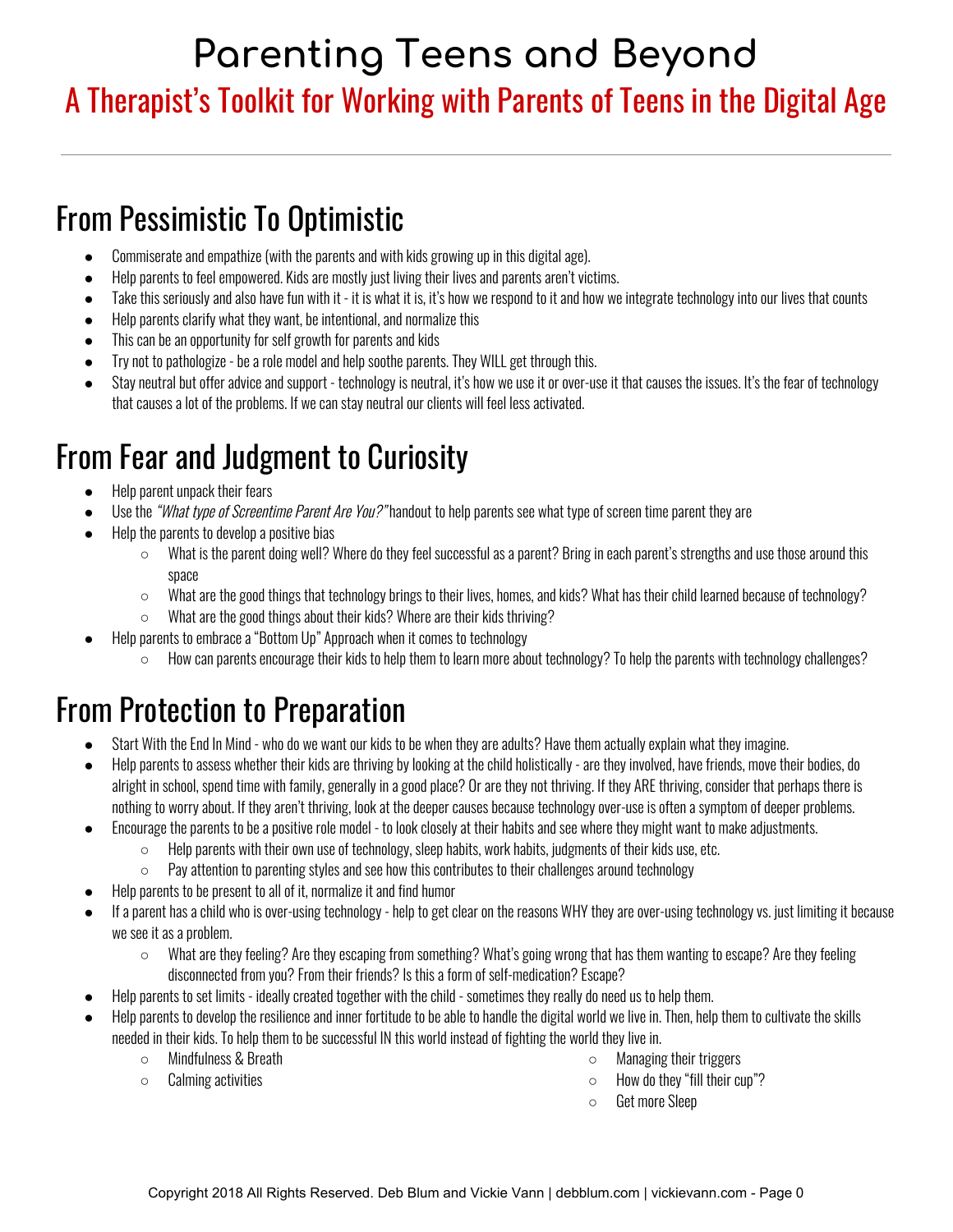## A Therapist's Toolkit for Working with Parents of Teens in the Digital Age

## From Protection to Preparation (cont'd)

- Encourage parents to be more of a mentor than over monitoring and micromanaging.
	- $\circ$  Use it as an opportunity to connect with our kids.
	- $\circ$  Remind parents that we have lots of knowledge about how to be a human and how to be in relationship with kids. We must bring that wisdom to our kids and weave that into what they know about being online.
	- $\circ$  Be the person that they CAN discuss this with.
	- $\circ$  Encourage them to work with their kids to find solutions that work for both the parent and the child co-create.
- Have parents complete the handout: How do you want to be with your kids as it relates to technology 3 adjectives.

#### From Restrictive and Reactive to Creative and Balanced

- Parents need tools to support them as they try to keep a balanced home:
	- $\circ$  Help them create "digital detoxes" and safe digital zones in their families.
	- Encourage them use technology as a tool for connection
	- $\circ$  Get support from your peers and other kids on what they are doing what works, what doesn't we are in a "no man's land"
	- Educate yourself all of this changes fast
	- Use Common Sense Media
	- Give parents the Lay of the Land Handout
	- Come up with house rules together. Negotiate and discuss them.
	- Make changes gradually especially for older kids
	- Include family rituals, nature, time together push family values and identity
- Passwords, checking phone? Every parent/household is different
- Look for teachable moments
- Use monitoring and limiting apps and devices as needed just don't let that replace the conversations that are needed. Overtime, parental controls and limits need to be backed off so that the child has a chance to be in the "open internet" and learn while at home.
- Some common discussions to have with clients so they can discuss with their kids
	- Sexting (sending nude photos)
	- Being Safe on Social Media "Think Before You Post"
		- "Think before you respond" understand how the brain works around triggers and how to walk away before you post something you regret
		- "Think before you share" don't share your address, phone number or other personal details
		- "Think before you connect" is this a friend? Is it possible that this person doesn't have your best interest in mind? Talk about predators
	- How media manipulates us
	- How to be discerning when you read information on the Internet is it true?
	- Their Digital Footprint (that everything stays out there forever)
	- $\circ$  Sleep (the importance of sleep for their health)
	- $\circ$  Addiction (how it happens, what to pay attention to)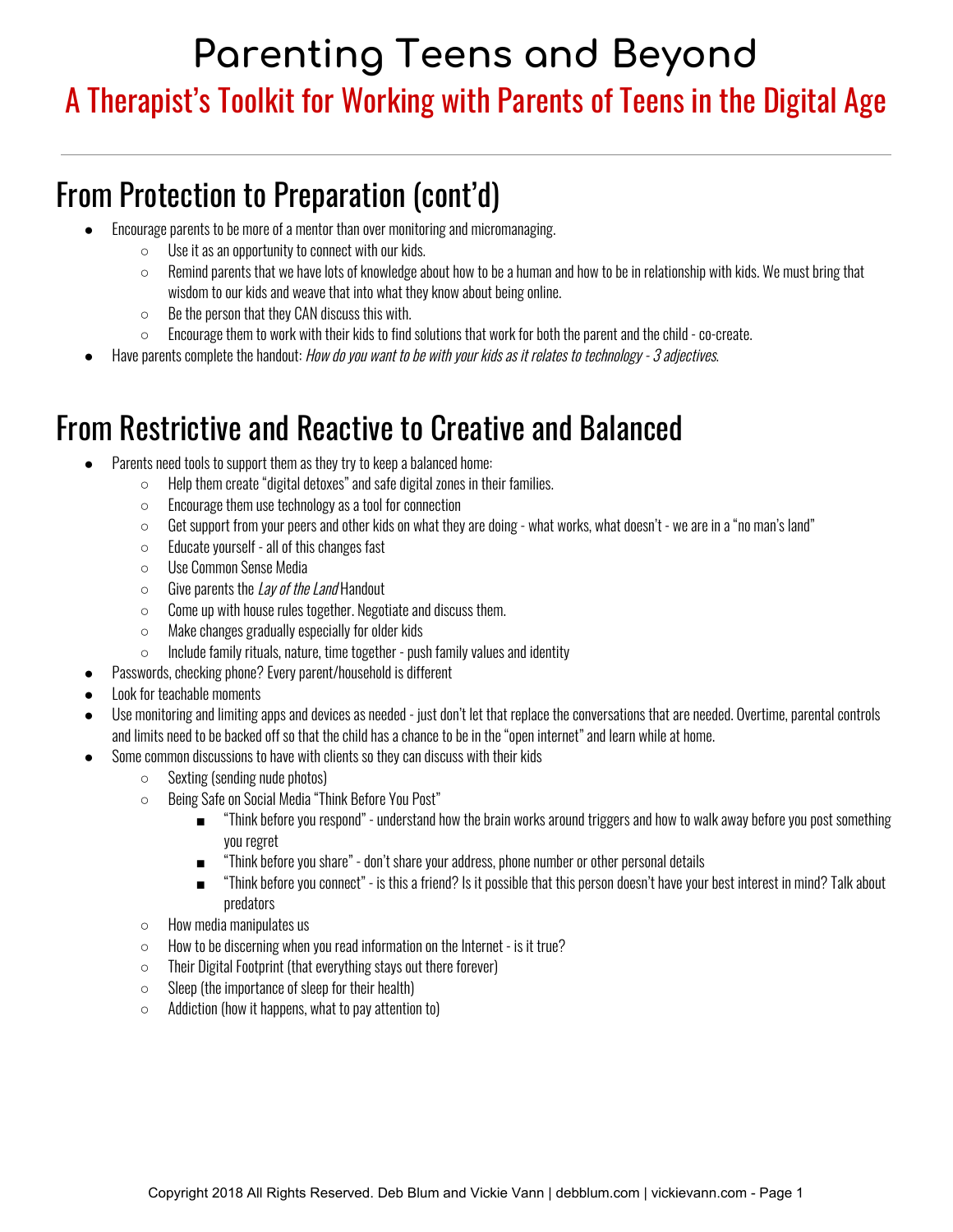## A Therapist's Toolkit for Working with Parents of Teens in the Digital Age

## From Restrictive and Reactive to Creative and Balanced (cont'd)

- Help parents define their family values and impart those to their teens.
	- $\circ$  Help them define several ways they can teach their kids "old fashioned" values, such as delayed gratification, manners and looking people in the eye.
	- $\circ$  Encourage them to ask their kids what's important to THEM what are their goals? Healthy relationships? More time with parents? No phones at their sports games? Healthy body?
	- Assess where the parents are and the parent's perception of where the kids are on the *Wheel of Balance*
	- $\circ$  Encourage the parents to have their teens do their own wheel of balance
- Bringing in more balance using the Crowding Out Technique
	- Help parents to brainstorm a list of things teens DO like to do and how to bring more of those into their lives (eat, have friends over, go to the movies, shop, go to the beach, play sports, listen to music, do their make up, puzzles, watch TV, etc.)
	- $\circ$  Help parents to brainstorm ways to actually "play" with each other and their teens.
	- $\circ$  Expose them to fun things where technology is not going to be used. Museums, trips, beach, fly a kite, go on a hike, play a board game. Like dieting - bring in more non-tech activities rather than just cutting out technology.
	- $\circ$  Go on a trip where there will be no wifi or phone access. Let them see how it feels after the first few days to be offline

## From Control and Divisiveness to Connection and Empathy

- Encourage the parents to be their kids' ally and mentor
	- $\circ$  Find the meaning behind their kids use
	- Build a growth mindset for parents and kids
	- Let certain things go
	- Help parents to learn to "connect and re-direct" with their kids around tech rather than alienating them, yelling at them, forcefully pulling the device out of their hands, etc.
	- There was a study that if you were to walk over, sit next to your kid and ask them what they're up to, let them talk and then suggest it's time to get off, they do better. This allows them to shift from the dopamine boost to a human connection and are more likely to respond favorably. The child was younger, but it's the concept to keep in mind. Perhaps with younger tweens and teens.
- Use the *Empowered Conversation* handout: Use the empowered conversation model to teach this to parents. Talking to kids about tech can actually bring families closer.
- Be curious about their online lives. Meet them where they are and in their interests instead of just complaining and hating on their online lives. This helps in these ways:
	- Build (or rebuild) Connection.
	- $\circ$  Makes it safe to bring up this part of their lives.
	- $\circ$  You show your kids you care about their whole life (not just the parts you approve of).
- Keep the lines of communication open. Focus on empathy
	- Maybe we are more similar to them than we think. Put ourselves in their shoes. What was important to me? What did I need?
	- $\circ$  Kids use social media and specific apps TO fit in Can we empathize with how hard it must be to be always on social media?
	- $\circ$  Some kids are so busy with sports, etc that they actually DON'T have time to do anything but have an online life
	- Most of us can relate at some level to the allure of the phone. We are all trying to figure it out together.
	- $\circ$  How do we keep talking about it? Can we talk about our own challenges around balancing our use of technology